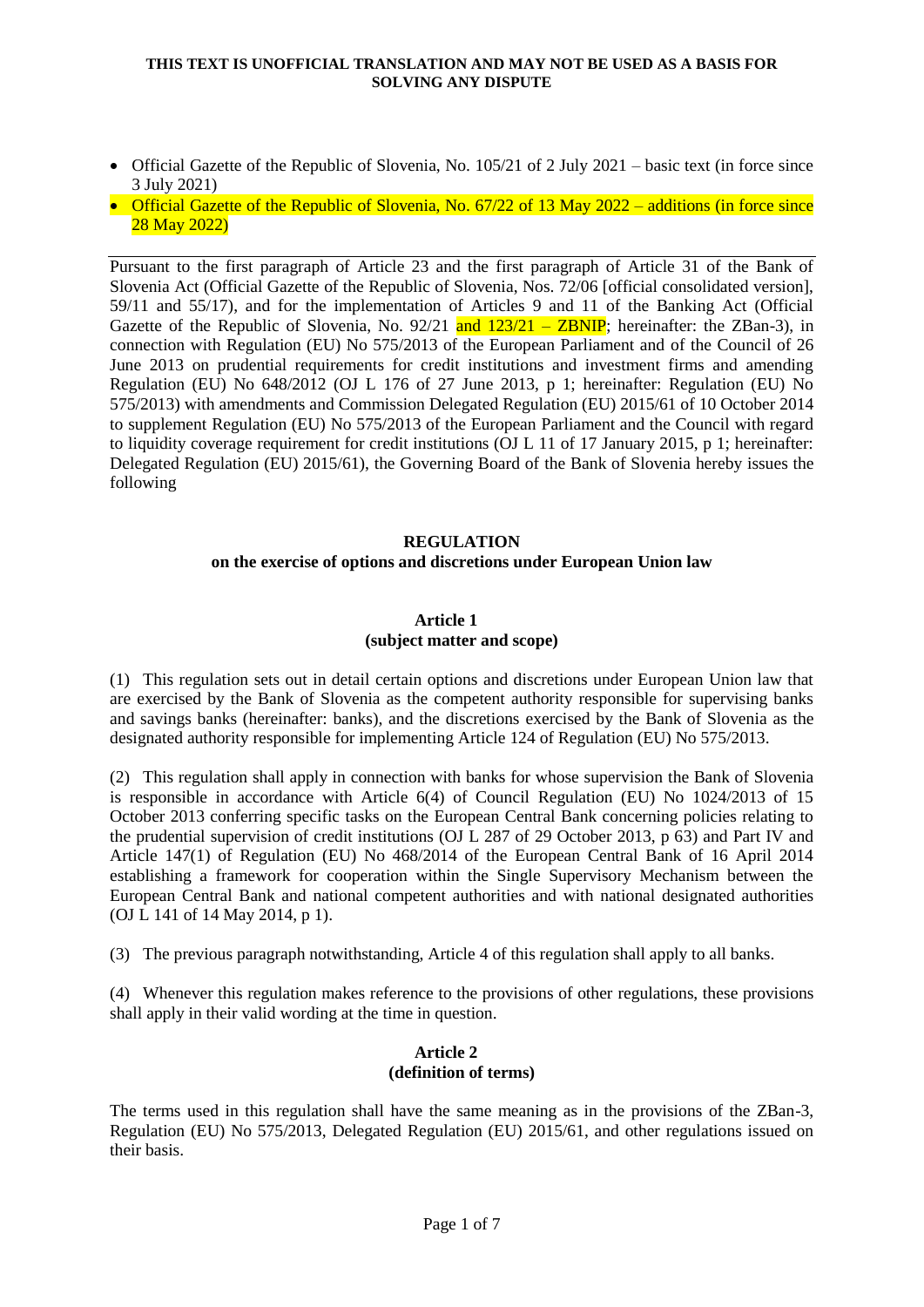# **CHAPTER I**

#### **Own funds**

**Article 3**

# **(Article 89(3) of Regulation (EU) No 575/2013: risk weighting and prohibition of qualifying holdings outside financial sector)**

Without prejudice to Article 90 of Regulation (EU) No 575/2013 and for the purpose of calculating the capital requirements in accordance with Part Three of Regulation (EU) No 575/2013, banks shall apply a risk weight of 1 250 % to the greater of the following:

(a) the amount of qualifying holdings in undertakings referred to in Article 89(1) of Regulation (EU) No 575/2013 in excess of 15 % of the eligible capital of the bank, and

(b) the total amount of qualifying holdings in undertakings referred to in Article 89(2) of Regulation (EU) No 575/2013 that exceeds 60 % of the eligible capital of the bank.

# **CHAPTER II**

#### **Capital requirements**

#### **Article 4**

# **(Article 124(2) of Regulation (EU) No 575/2013: exposures secured by mortgages on residential property)**

In connection with Article 124(2) of Regulation (EU) No 575/2013, for exposures that are fully and completely secured by mortgages on residential immovable property located in the Republic of Slovenia, banks shall apply a risk weight of 35 % to the part of the loan that does not exceed 60 % of the market value of the immovable property in question.

#### **Article 5 (Article 178(1)(b) of Regulation (EU) No 575/2013: default of an obligor)**

Banks shall apply the "more than 90 days past due" standard for the categories of exposures specified in Article 178(1)(b) of Regulation (EU) No 575/2013.

#### **Article 6**

### **(Article 178(2)(d) of Regulation (EU) No 575/2013: threshold for assessment of the materiality of a credit obligation past due for the purpose of definition of default)**

(1) For the purposes of Article 178(2)(d) of Regulation (EU) No 575/2013, banks shall assess the materiality of a credit obligation past due against the following threshold, which comprises two components:

(a) the absolute component is the sum of all amounts past due owed by the obligor to the bank, the parent undertaking of that bank, or any of its subsidiaries (hereinafter: credit obligation past due), and is equal:

- (i) for a retail exposures, to EUR 100;
- (ii) for exposures other than retail exposures, to EUR 500; and

(b) the relative component is the amount of the credit obligation past due in relation to the total amount of all on-balance sheet exposures to that obligor for the bank, its parent undertaking or any of its subsidiaries, excluding equity exposures, which is equalto 1 %.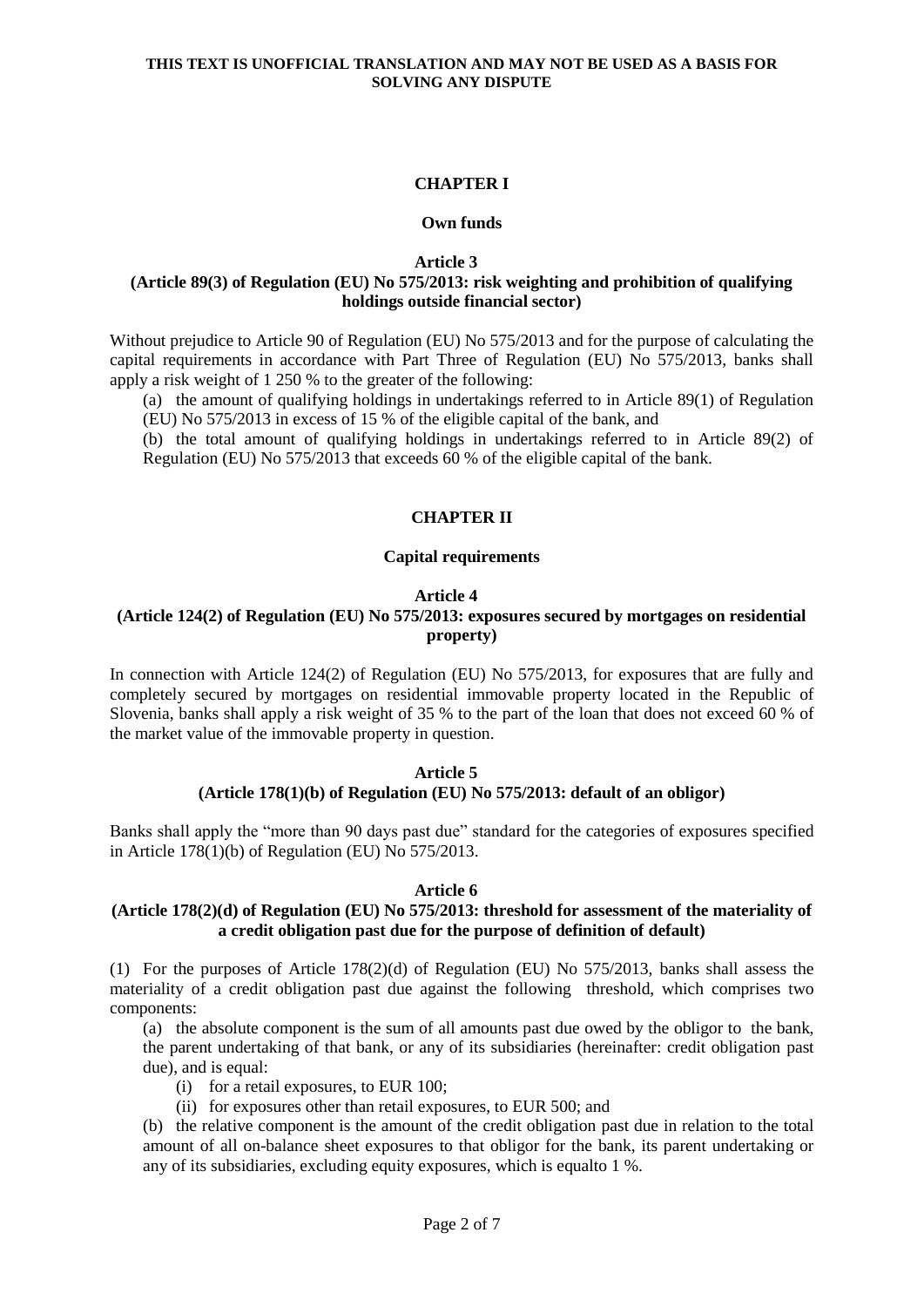(2) For banks applying the definition of default laid down in points (a) and (b) of the first subparagraph of Article 178(1) of Regulation (EU) No 575/2013 for retail exposures at the level of an individual credit facility, the threshold laid downin paragraph (1) shall apply at the level of the individual credit facility granted to the obligor by the bank, its parent undertaking or any of its subsidiaries.

(3) A default shall be deemed to have occurred when the limit expressed as the absolute component of the threshold, as well as the limit expressed as the relative component of the threshold, have been exceeded for more than 90 consecutive days.

#### **Article 7 (Article 380 of Regulation (EU) No 575/2013: waiver)**

In the event of a system-wide failure of a settlement system, a clearing system or a central counterparty system within the meaning of Article 380 of Regulation (EU) No 575/2013, until the situation is rectified, the following provisions shall apply:

(a) banks shall not be required to comply with the own funds requirements laid down in Articles 378 and 379 of Regulation (EU) No 575/2013; and

(b) the failure of a counterparty to settle a trade shall not be deemed a default for the purposes of credit risk.

# **CHAPTER III**

#### **Large exposures**

### **Article 8**

# **(Article 395(1) of Regulation (EU) No 575/2013: limits to large exposures)**

The limit on the value of a large exposure within the meaning of Article 395(1) of Regulation (EU) No 575/2013 shall not be lower than EUR 150 million.

#### **Article 9 (Article 400(2) of Regulation (EU) No 575/2013: exemptions)**

(1) The exposures listed in Article  $400(2)(a)$  of Regulation (EU) No  $575/2013$  shall be exempted from the application of Article 395(1) of that Regulation for 80 % of the nominal value of the covered bonds, provided that the conditions set out in Article 400(3) of that Regulation 575/2013 are fulfilled.

(2) The exposures listed in Article  $400(2)(b)$  of Regulation (EU) No  $575/2013$  shall be exempted from the application of Article 395(1) of that Regulation for 80% of their exposure value, provided that the conditions set out in Article 400(3) of that Regulation are fulfilled.

(3) The exposures listed in Article 400(2)(c) of Regulation (EU) No 575/2013 incurred by the bank to the undertakings referred to therein, in so far as those undertakings are established in the Union, shall be fully or patially exempted  $\frac{1}{n}$  full from the application of Article 395(1) of that Regulation, provided that the conditions set out in Article 400(3) of that Regulation, as further specified in Annex I of Regulation (EU) 2016/445 of the European Central Bank of 14 March 2016 on the exercise of options and discretions available in Union law (OJ L 78 of 24 March 2016, p 60; hereinafter: Regulation (EU) 2016/445) are fulfilled and in so far as those undertakings are covered by the same supervision on a consolidated basis in accordance with Regulation (EU) No 575/2013, Directive 2002/87/EC of the European Parliament and of the Council of 16 December 2002 on the supplementary supervision of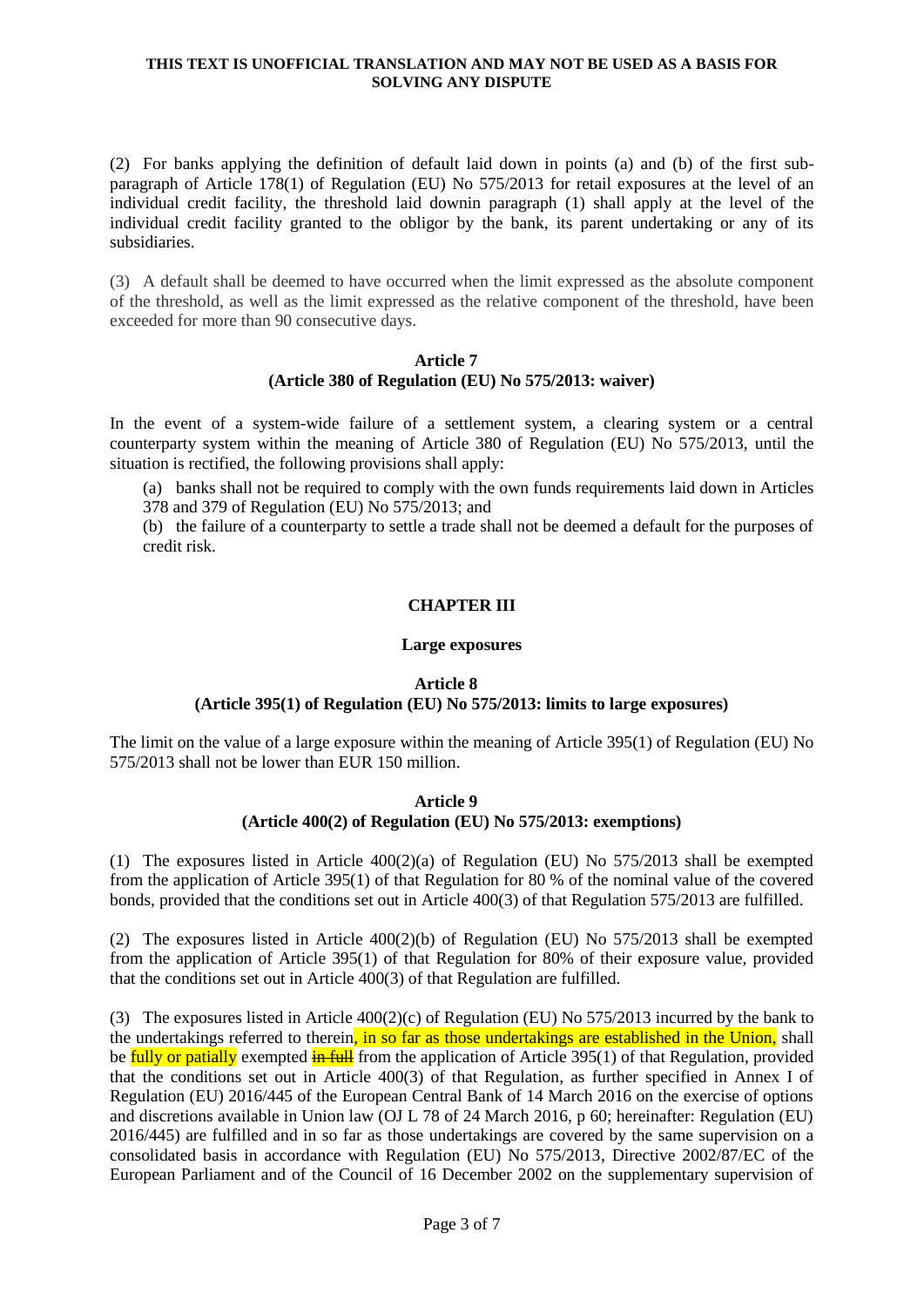credit institutions, insurance undertakings and investment firms in a financial conglomerate and amending Council Directives 73/239/EEC, 79/267/EEC, 92/49/EEC, 92/96/EEC, 93/6/EEC and 93/22/EEC, and Directives 98/78/EC and 2000/12/EC of the European Parliament and of the Council (OJ L 35 of 11 February 2003, p 1), or with equivalent standards in force in a third country, as further specified in Annex I to Regulation (EU) 2016/445.

(4) The exposures listed in Article  $400(2)(d)$  of Regulation (EU) No 575/2013 shall be fully or **patially** exempted  $\frac{d}{dx}$  from the application of Article 395(1) of that Regulation, provided that the conditions set out in Article 400(3) of that Regulation, as further specified in Annex II to Regulation (EU) 2016/445, are fulfilled.

(5) The exposures listed in Article  $400(2)(e)$  to (1) of Regulation (EU) No 575/2013 shall be exempted in full, or in the case of Article 400(2)(i) they shall be exempted up to the maximum allowed amount, from the application of Article 395(1) of that Regulation, provided that the conditions set out in Article 400(3) of that Regulation are fulfilled.

(6) Banks shall assess whether the conditions specified in Article 400(3) of Regulation (EU) No 575/2013, as well as the relevant Annex of Regulation (EU) 2016/445 applicable to the specific exposure, are fulfilled. The Bank of Slovenia may verify this assessment at any time and request banks to submit the documentation referred to in the relevant Annex for this purpose.

# **CHAPTER IV**

# **Liquidity**

### **Article 10**

# **(Article 12(1)(c)(i) of Delegated Regulation (EU) 2015/61: major stock indices in Member State or third country)**

For the purposes of Article  $12(1)(c)(i)$  of Delegated Regulation (EU) 2015/61, in assessing whether shares meet the requirements to qualify as level 2B assets, banks shall take account of the following as major stock indices:

(a) indices listed in Annex I to Commission Implementing Regulation (EU) 2016/1646 of 13 September 2016 laying down implementing technical standards with regard to main indices and recognised exchanges in accordance with Regulation (EU) No 575/2013 of the European Parliament and of the Council on prudential requirements for credit institutions and investment firms (OJ L 245 of 14 September 2016, p 5);

(b) indices in a Member State or third country that are not included under point (a) and that the competent authority of the relevant Member State or the relevant third country public authority has identified as major stock indices;

(c) indices that are not included under points (a) or (b) and are comprised of leading companies in the relevant jurisdiction.

### **Article 11**

# **(Article 12(3) of Delegated Regulation (EU) 2015/61: corporate debt securities as level 2B assets)**

(1) Banks that in accordance with their statutes of incorporation are unable for reasons of religious observance to hold interest-bearing assets may include corporate debt securities as liquid level 2B assets, provided they meet the conditions laid down in Article 12(1)(b) of Delegated Regulation (EU) 2015/61.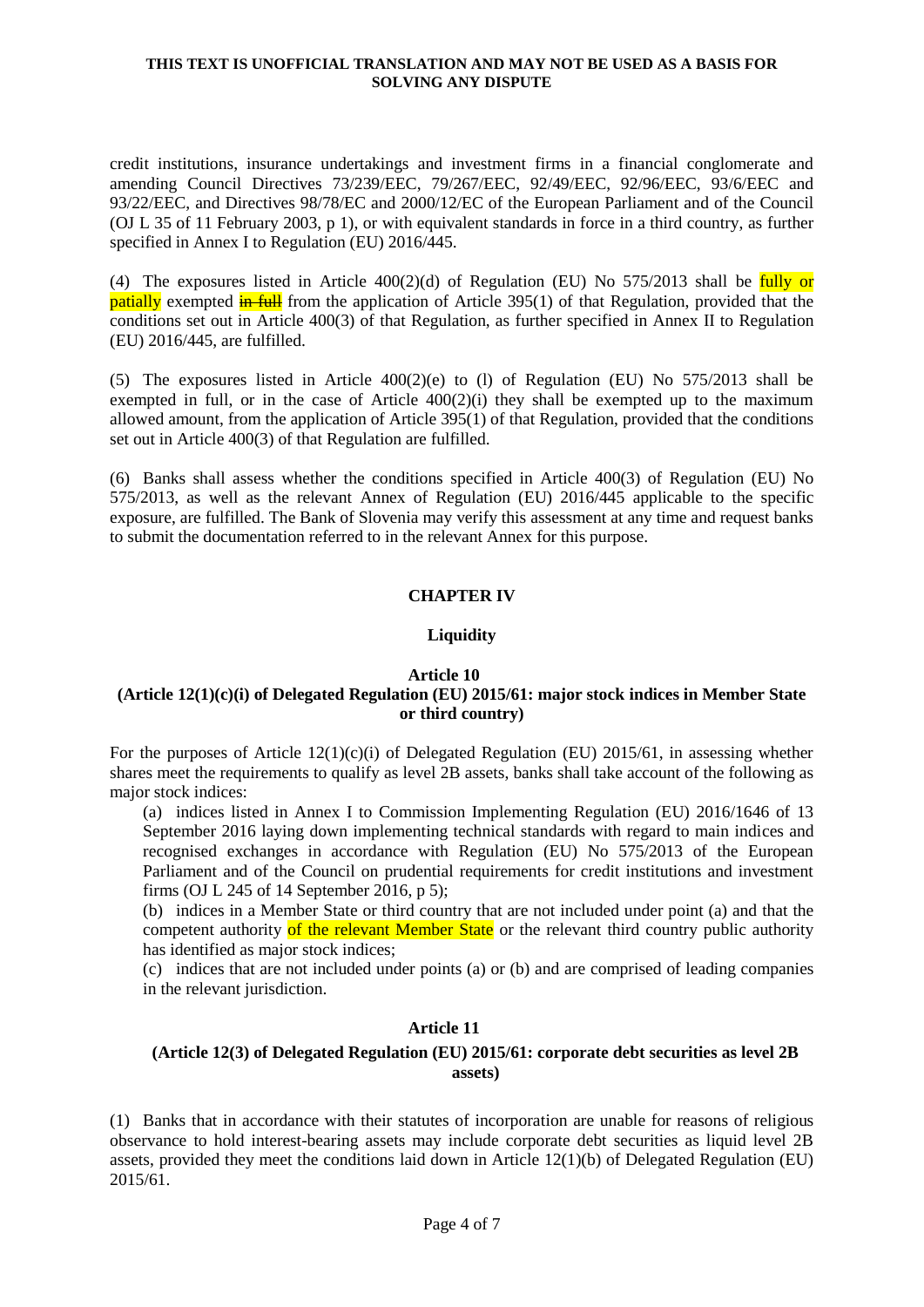(2) For banks referred to in the previous paragraph, the Bank of Slovenia may periodically review the requirement under the aforementioned paragraph, and may allow an exception from Article 12(1)(b)(ii) and (iii) of Delegated Regulation (EU) 2015/61 where the conditions laid down in Article 12(3) of Delegated Regulation (EU) 2015/61 have been met.

#### **Article 12**

# **(Article 428p(10) of Regulation (EU) No 575/2013: required stable funding factors for offbalance-sheet exposures)**

Unless the Bank of Slovenia determines different required stable funding factors for off-balance-sheet exposures in the scope of Article  $428p(10)$  of Regulation (EU) No  $575/2013$ , banks shall apply required stable funding factors that correspond to the outflow rates applied to products referred to in Article 23 of Delegated Regulation (EU) 2015/61 to such exposures.

#### **Article 13 (Article 428q(2) of Regulation (EU) No 575/2013: determination of term of encumbrance for assets that have been segregated)**

For the term of encumbrance of assets that have been segregated in accordance with Article 11(3) of Regulation (EU) No 648/2012 of the European Parliament and of the Council of 4 July 2012 on OTC derivatives, central counterparties and trade repositories (OJ L 201 of 27 July 2012, p 1) and with which banks are unable to freely dispose, the residual maturity of the liability is taken into account to which the segregation requirement relates.

### **Article 14**

# **(Article 428aq(10) of Regulation (EU) No 575/2013: required stable funding factors for offbalance-sheet exposures)**

Banks to whom the Bank of Slovenia has granted permission to apply the simplified net stable funding requirement referred to in Chapter 5 of Title IV of Part Six of Regulation (EU) No 575/2013 shall follow the approach specified in Article 12 of this regulation *mutatis mutandis* in the determination of the required stable funding factors for off-balance-sheet exposures referred to in Article 428aq(10) of Regulation (EU) No 575/2013.

### **Article 15**

### **(Article 428ar(2) of Regulation (EU) No 575/2013: determination of term of encumbrance for assets that have been segregated)**

Banks to whom the Bank of Slovenia has granted permission to apply the simplified net stable funding requirement referred to in Chapter 5 of Title IV of Part Six of Regulation (EU) No 575/2013 shall follow the approach specified in Article 13 of this regulation *mutatis mutandis* in the determination of the required stable funding factors for off-balance-sheet exposures referred to in Article 428aq(10) of Regulation (EU) No 575/2013.

### **CHAPTER V**

### **Transitional provisions**

**Article 16 (Article 429a of Regulation (EU) No 575/2013: temporary exclusion of exposures from total exposure measure)**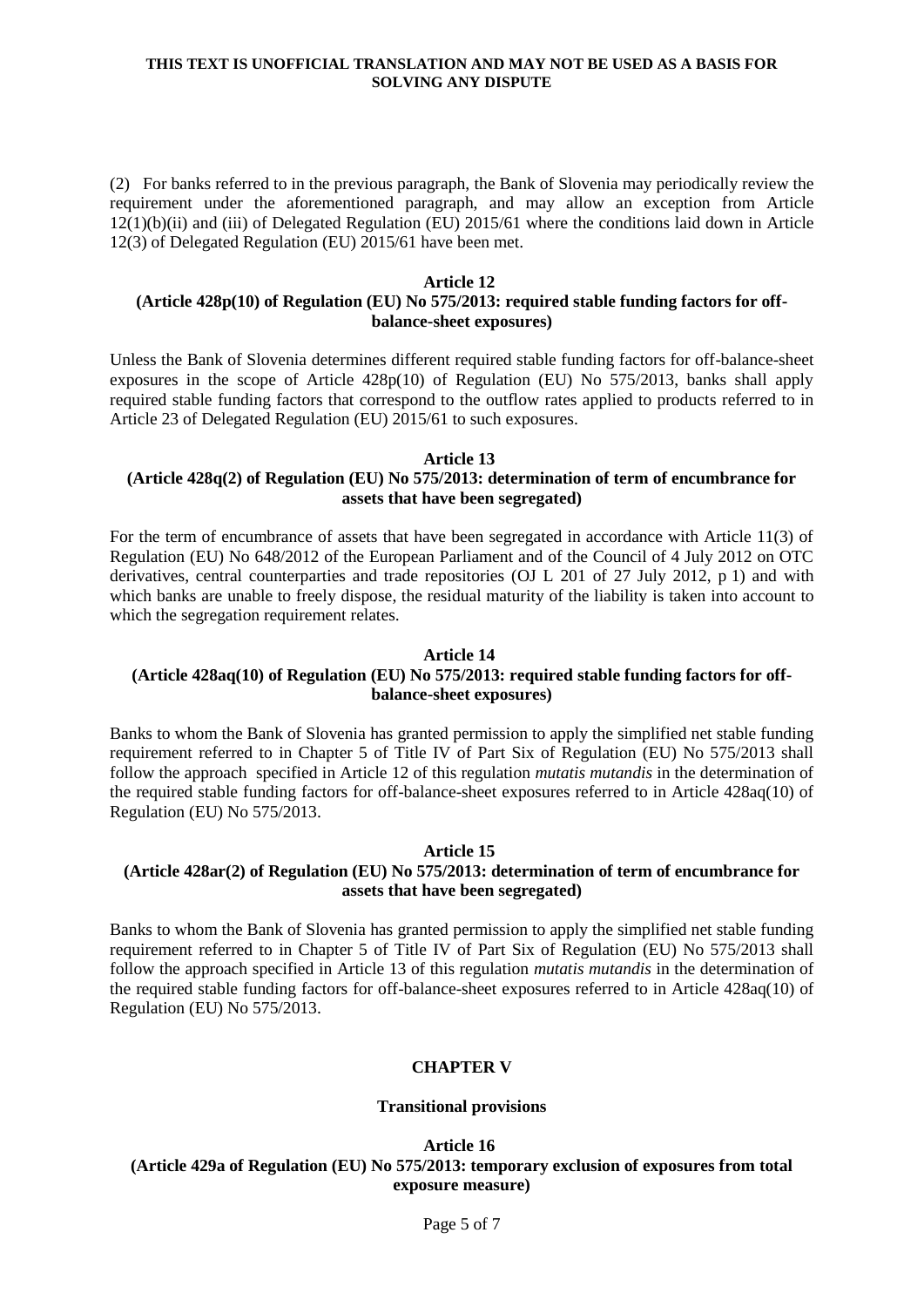(1) On the basis of an opinion by the European Central Bank, published on 18 June 2021, the Bank of Slovenia has determined that for the purposes of Article 429a(5) of Regulation (EU) No 575/2013 exceptional circumstances exist that warrant the exclusion of the central bank exposures listed in points (i) and (ii) of Article 429a(1)(n) of Regulation (EU) No 575/2013 from their total exposure measure in the period between 28 June 2021 and 31 March 2022.

(2) With regard to the exposures listed in point (ii) of Article 429a(1)(n) of Regulation (EU) No 575/2013, exposures to central banks of the Eurosystem that relate to deposits held in the deposit facility or to balances on reserve accounts, including funds hled in order to meet minimum reserve requirement, may be excluded.

(3) The exceptional circumstances are deemed to have started on 31 December 2019.

(4) For the purposes of this article, the terms "Eurosystem", "deposit facility", "reserve accounts" and "minimum reserve requirement" shall have the same meaning as in Decision (EU) [2021/1074] of the European Central Bank of 18 June 2021 on the temporary exclusion of certain exposures to central banks from the total exposure measure in view of the COVID-19 pandemic and repealing Decision (EU) 2020/1306 (ECB/2021/27).

#### **Article 17**

# **(Article 486(6) of Regulation (EU) No 575/2013: limits for grandfathering of items within Common Equity Tier 1, Additional Tier 1 and Tier 2 items)**

(1) For the purposes of Article 486 of Regulation (EU) No 575/2013, a percentage of 10% shall apply during the period between 1 January and 31 December 2021.

(2) The national measures for the transposition of Directive 2006/48/EC of the European Parliament and of the Council of 14 June 2006 relating to the taking up and pursuit of the business of credit institutions (OJ L 177 of 30 June 2006, p 1) and Directive 2006/49/EC of the European Parliament and of the Council of 14 June 2006 on the capital adequacy of investment firms and credit institutions (OJ L 177 of 30 June 2006, p 201), to which Regulation (EU) No 575/2013 refers, are the Banking Act (Official Gazette of the Republic of Slovenia, Nos. 99/10 [official consolidated version; 52/11 (corrigendum)], 9/11 [ZPlaSS-B], 35/11, 59/11, 85/11, 48/12, 105/12, 56/13, 63/13 [ZS-K] and 96/13) and the secondary legislation issued pursuant thereto.

#### **Article 18**

## **(Article 500a(2) of Regulation (EU) No 575/2013: transitional provisions for large exposures)**

By way of derogation from Article 395(1) of Regulation (EU) No 575/2013, for exposures to central governments and central banks of Member States, where those exposures are denominated and funded in the domestic currency of another Member State, banks may incur exposures, up to the following limits:

- (a) 100% of the bank's Tier 1 capital until 31 December 2023;
- (b) 75% of the bank's Tier 1 capital between 1 January and 31 December 2024;
- (c) 50% of the bank's Tier 1 capital between 1 January and 31 December 2025.

### **CHAPTER VI**

### **Final provisions**

#### **Article 19**

Page 6 of 7